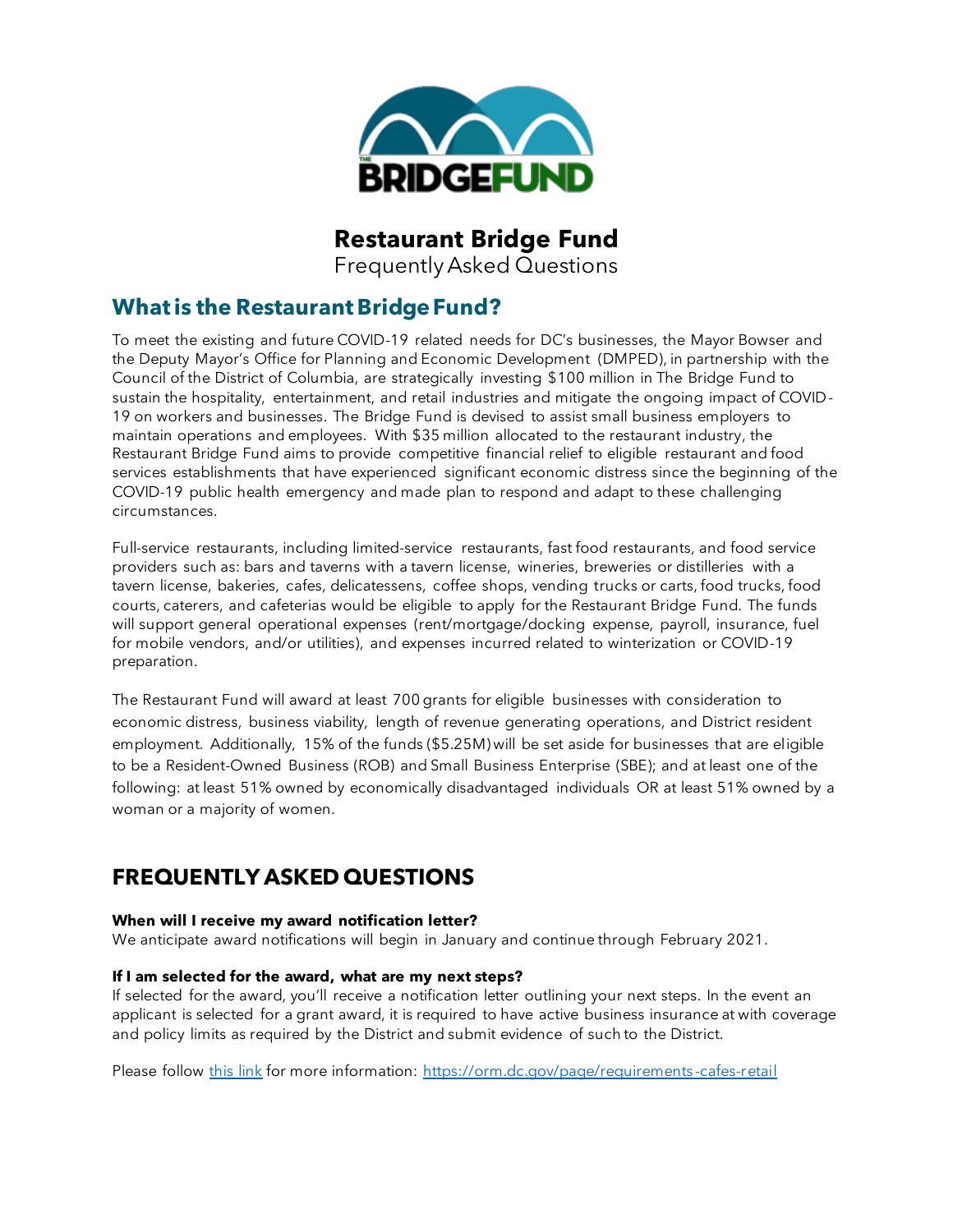# **What are the minimum and maximum amount of funds that I can receive?**

This is a competitive grant program; the minimum award is \$10,000 and the maximum award is \$50,000.

#### **Can I apply more than once for the same business? Will I receive grant funds on an annual basis?**

This is a one-time grant and offers one application per business location with different EIN numbers. If you own more than one business, you can apply for up to five businesses under this fund.

# **What if I can't provide my documents in time?**

To be eligible for funding, businesses must provide all required documentation at the time of their application. The application deadline is December 28, 2020 at 5:00 PM.

# **Can I submit the application via email?**

No. All electronic applications must be submitted at the latest by Monday, December 28, 2020 at 5:00 PM/ET.

# **My business opened after September 30, 2020. Am I eligible to apply?**

No. We are only accepting applications from businesses who have opened before September 30, 2020.

# **My business is permanently closed or temporarily closed with plans to reopen soon. Am I eligible to apply?**

No. This fund is for restaurants and food service providers that are open and have a plan to remain open. In addition, the physical location of the business must be unboarded.

# **What types of businesses are ineligible to apply for the Restaurant Bridge Fund?**

Ineligible types of businesses include banks, construction/general contracting/architecture/designbuild businesses, e-commerce businesses, financial services, home-based businesses, real estate development/property management/realtor businesses, and seasonal/only open for part of the year businesses.

#### **Can I submit the same Certificate of Clean Hands that I used for the Microgrant Program?**

No. A new Certificate of Clean Hands must be obtained within 90 days of application.

# **Can I ask a question about my materials before submitting my application?**

Yes. Please email RestaurantBridgeFund@dc.gov with your question in as much detail as possible.

#### **Are sole proprietors eligible to receive a grant from the Restaurant Bridge Fund?**

It depends. They are eligible to receive a grant only if they have a physical presence and are a DC resident.

# **I am a sole proprietor with a physical business presence (for example, a food truck) in DC but my home residency is in Maryland, Virginia or another state. Am I eligible?**

No. Sole proprietors must be DC residents.

# **I own a retail and a restaurant business in one shared space. Can I submit an application for both the Retail Bridge Fund and the Restaurant Bridge Fund?**

No. You can only submit one application for the Bridge Fund.

#### **I own a pop up/seasonal restaurant that leases kitchen space and equipment. Am I eligible to apply?**

No. The business must have a lease of no less than 12 months. Seasonal businesses are not eligible for this funding opportunity.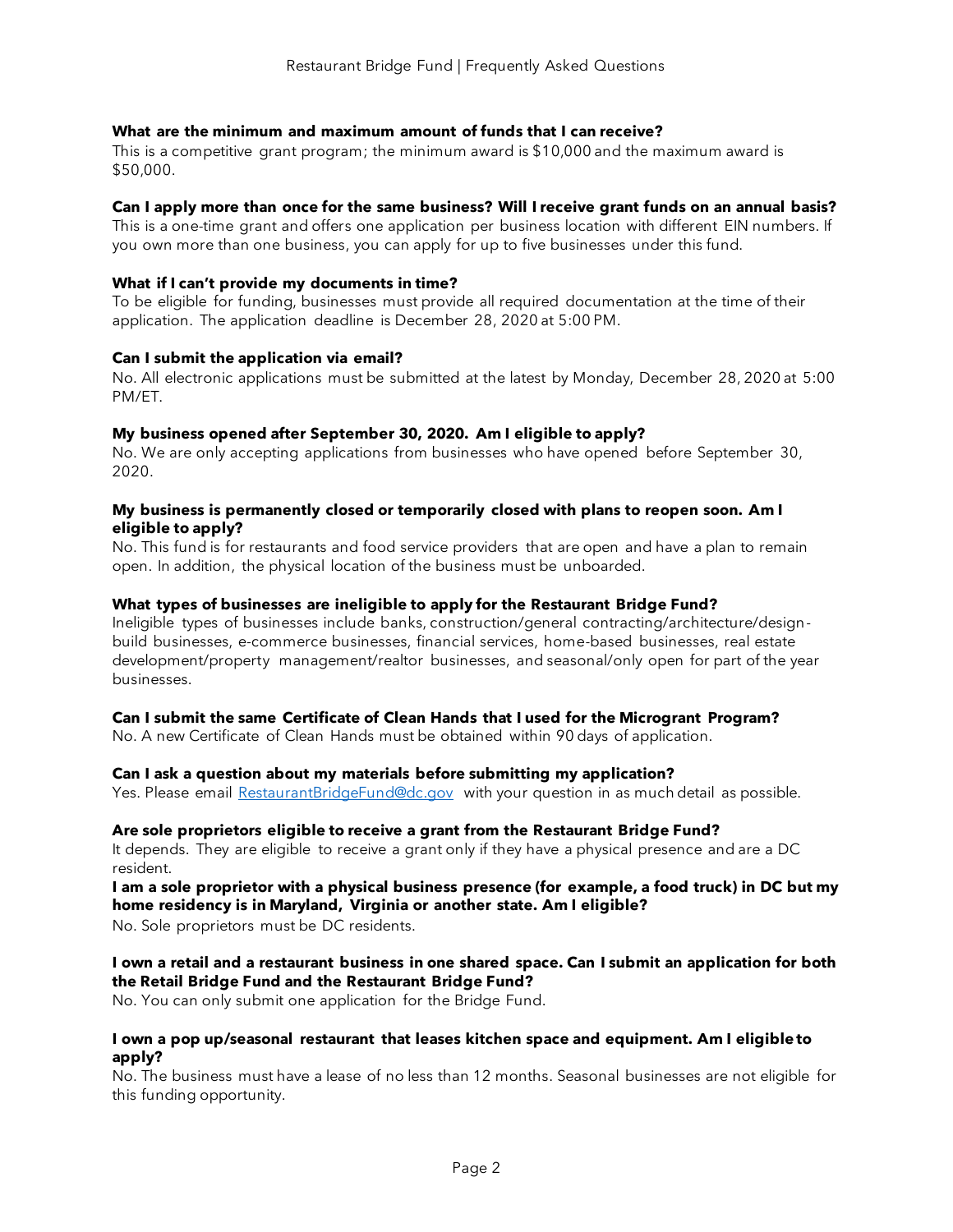# **I own a bar or nightclub. Should I apply for the Restaurant Bridge Fund?**

If more than 25% of your 2019 annual revenue came from food sales, then you are eligible to apply for the Restaurant Bridge program. If less than 25% of your annual revenue in 2019 came from food sales, then you should apply for the Entertainment Bridge Program.

#### **My business is incorporated in a different state, but the main business office location is in DC. Am I eligible to apply?**

Yes. The business is eligible to apply.

#### **I am a non-profit organization with a for-profit restaurant entity. Am I eligible to apply?**

Yes. If the nonprofit has a separate for-profit restaurant, its eligible to apply for the for-profit restaurant entity only.

#### **Is a Clean Hands Certificate required to be eligible to apply for the grant?**

Yes. A current Clean Hands Certificate is required to apply for the grant. The Clean Hands Certificate must be obtained within 90 days of application.

#### **I do not have a Basic Business License, or my Basic Business License is expired or has been revoked. Am I eligible to apply for the Restaurant Bridge Fund?**

No. An active DC Business License is required to be eligible to apply to the Restaurant Bridge Fund.

#### **I recently renewed my Basic Business License, but I have not received the new official license yet.**

If you have obtained a Basic Business License, but do not have the official copy yet, you are allowed to submit a receipt for the license with the license number included. If you do this, you must submit a copy of your Business License as soon as you receive a copy.

#### **I applied for the Restaurant Bridge Fund. Am I guaranteed to receive a grant?**

No. This is a competitive grant. We cannot guarantee that you will receive a grant if you apply for the fund.

#### **I am a distillery, winery, brewery, or cidery. Am I eligible for the Restaurant Bridge Fund?**

Yes, if you also have a tavern license through ABRA, you are eligible for the Restaurant Bridge Fund. If you have a manufacturer or other license through ABRA, you are not eligible for the Restaurant Bridge Fund, but may be eligible for the Retail Bridge Fund instead. View all current ABRA license holders here.

#### **I have received a grant award from the Hotel Bridge Fund for my hotel business. My hotel also has a restaurant. Am I eligible to apply for the Restaurant Bridge Fund?**

Maybe. If the restaurant business has a separate EIN number from the hotel, then it is eligible for the Restaurant Bridge Fund. If the restaurant business and hotel does not have separate EIN numbers, then the restaurant will not be eligible for the Restaurant Bridge Fund.

## **I have furloughed but not laid off my employees. Can I apply?**

Yes. However, please note that the Restaurant Bridge Fund requires the business' number of employees and payroll as of September 30, 2020. Furloughed employees should not be included in the calculation and/or reporting of active employees.

#### **What does it mean to be "Local Business Enterprise (LBE) eligible"?**

Your business must meet the following criteria to be Local Business Enterprise (LBE) eligible. The definition for a Local Business Enterprise (LBE) is below: